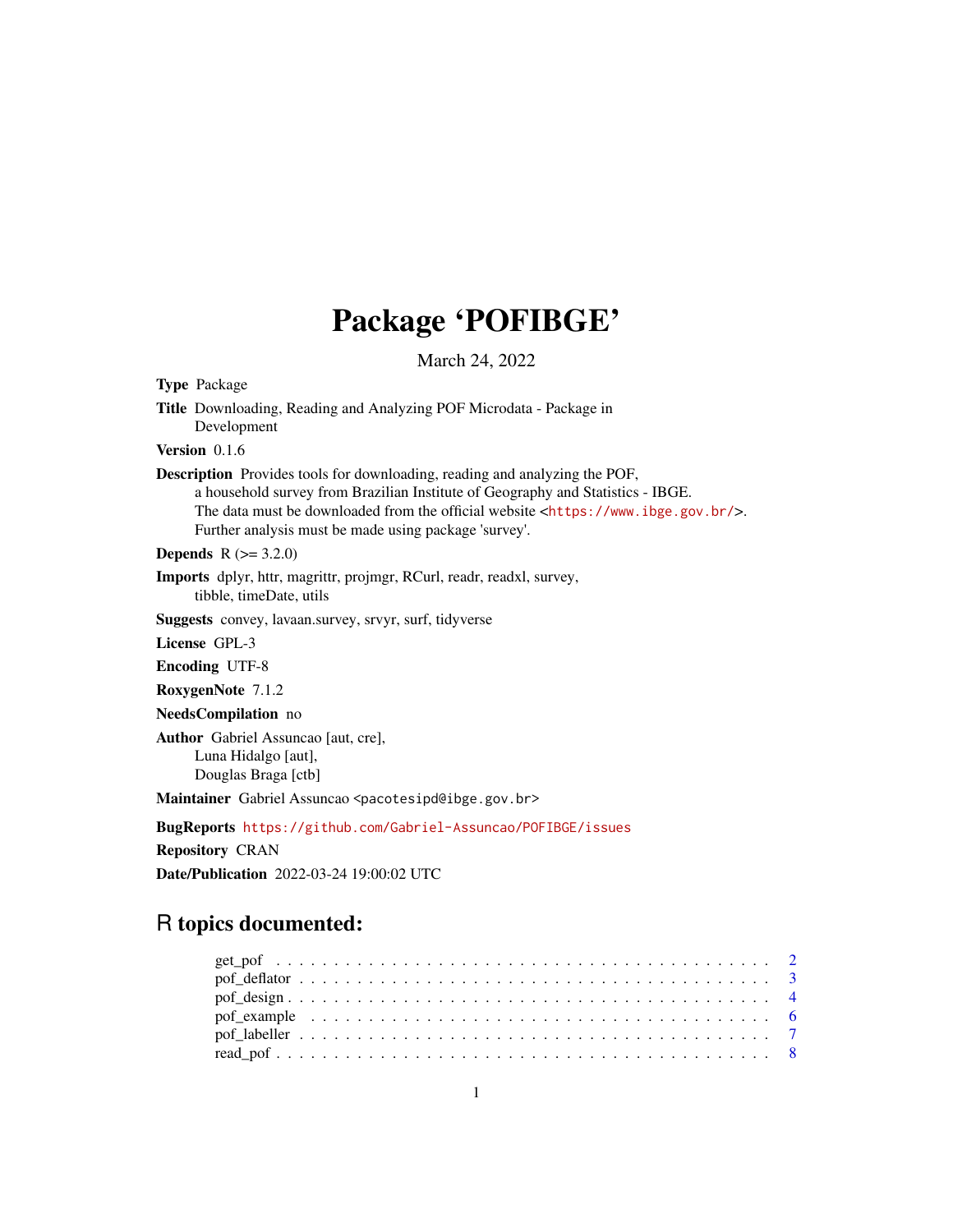<span id="page-1-0"></span>2 get\_pof

#### $\blacksquare$

<span id="page-1-1"></span>get\_pof *Download, label, deflate and create survey design object for POF microdata*

## Description

Core function of package. With this function only, the user can download a POF microdata from a year and get a sample design object ready to use with survey package functions.

#### Usage

```
get_pof(
 year,
  selected = FALSE,
  anthropometry = FALSE,
 vars = NULL,labels = TRUE,
  deflator = TRUE,
 design = TRUE,
  savedir = tempdir())
```
# Arguments

| year          | The year of the data to be downloaded. Must be a number equal to 2008 or 2017.<br>Vector not accepted.                                                                                                                                                                                |
|---------------|---------------------------------------------------------------------------------------------------------------------------------------------------------------------------------------------------------------------------------------------------------------------------------------|
| selected      | Logical value. If TRUE, the specific questionnaire for selected resident will be<br>used. If FALSE, the basic questionnaire for household and residents will be used.                                                                                                                 |
| anthropometry | Logical value. If TRUE, the specific questionnaire for the anthropometry module<br>of the selected resident will be used. If FALSE, the questionnaire defined by the<br>argument selected of this function will be used. This argument will be used<br>only if year is equal to 2017. |
| vars          | Vector of variable names to be kept for analysis. Default is to keep all variables.                                                                                                                                                                                                   |
| labels        | Logical value. If TRUE, categorical variables will presented as factors with labels<br>corresponding to the survey's dictionary.                                                                                                                                                      |
| deflator      | Logical value. If TRUE, deflator variables will be available for use in the micro-<br>data.                                                                                                                                                                                           |
| design        | Logical value. If TRUE, will return an object of class survey. design or svyrep. design.<br>It is strongly recommended to keep this parameter as TRUE for further analysis.<br>If FALSE, only the microdata will be returned.                                                         |
| savedir       | Directory to save the downloaded data. Default is to use a temporary directory.                                                                                                                                                                                                       |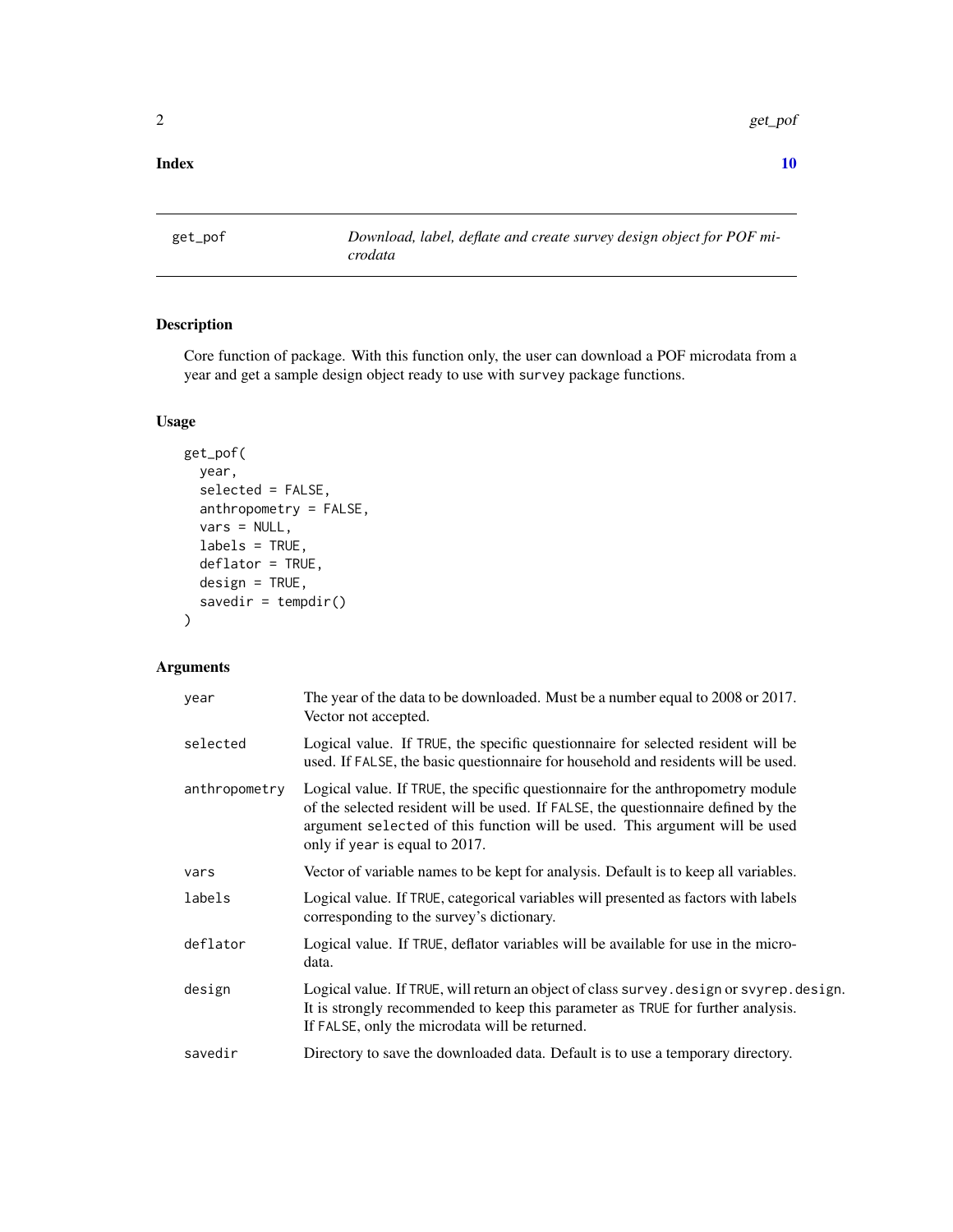#### <span id="page-2-0"></span>pof\_deflator 3

#### Value

An object of class survey.design or svyrep.design with the data from POF and its sample design, or a tibble with selected variables of the microdata, including the necessary survey design ones.

#### Note

For more information, visit the survey official website <[https://www.ibge.gov.br/estatisticas](https://www.ibge.gov.br/estatisticas/sociais/trabalho/9050-pesquisa-de-orcamentos-familiares.html?=&t=o-que-e)/ [sociais/trabalho/9050-pesquisa-de-orcamentos-familiares.html?=&t=o-que-e](https://www.ibge.gov.br/estatisticas/sociais/trabalho/9050-pesquisa-de-orcamentos-familiares.html?=&t=o-que-e)> and consult the other functions of this package, described below.

#### See Also

[read\\_pof](#page-7-1) for reading POF microdata. [pof\\_labeller](#page-6-1) for labeling categorical variables from POF microdata. pof deflator for adding deflator variables to POF microdata. [pof\\_design](#page-3-1) for creating POF survey design object. [pof\\_example](#page-5-1) for getting the path of the POF toy example files.

#### Examples

```
pof.svy <- get_pof(year=2017, selected=FALSE, anthropometry=FALSE, vars=c("V0407","V0408"),
                       labels=TRUE, deflator=TRUE, design=TRUE, savedir=tempdir())
# Calculating proportion of people's purchase of goods or services
if (!is.null(pof.svy)) survey::svymean(x=~V0408, design=pof.svy, na.rm=TRUE)
pof.svy2 <- get_pof(year=2017, selected=TRUE, anthropometry=FALSE, vars=c("V4104","V4105"),
                       labels=TRUE, deflator=TRUE, design=TRUE, savedir=tempdir())
# Calculating proportion of reasons for non-routine trips indicated by people
if (!is.null(pof.svy2)) survey::svymean(x=~V4104, design=pof.svy2, na.rm=TRUE)
pof.svy3 <- get_pof(year=2017, selected=FALSE, anthropometry=TRUE, vars=c("V7102","V7104"),
                       labels=TRUE, deflator=TRUE, design=TRUE, savedir=tempdir())
# Calculating proportion of people who followed some type of diet
if (!is.null(pof.svy3)) survey::svymean(x=~V7104, design=pof.svy3, na.rm=TRUE)
```
<span id="page-2-1"></span>pof\_deflator *Add deflator variables to POF microdata*

#### Description

This function adds deflator variables to POF microdata. For deflation of income variables, the documentation provided through the following address must be used: (see the file 'POFIBGE\_Deflator.pdf' at the general documentation folder) - [https://ftp.ibge.gov.br/Orcamentos\\_Familiares/](https://ftp.ibge.gov.br/Orcamentos_Familiares/).

#### Usage

pof\_deflator(data\_pof, deflator.file)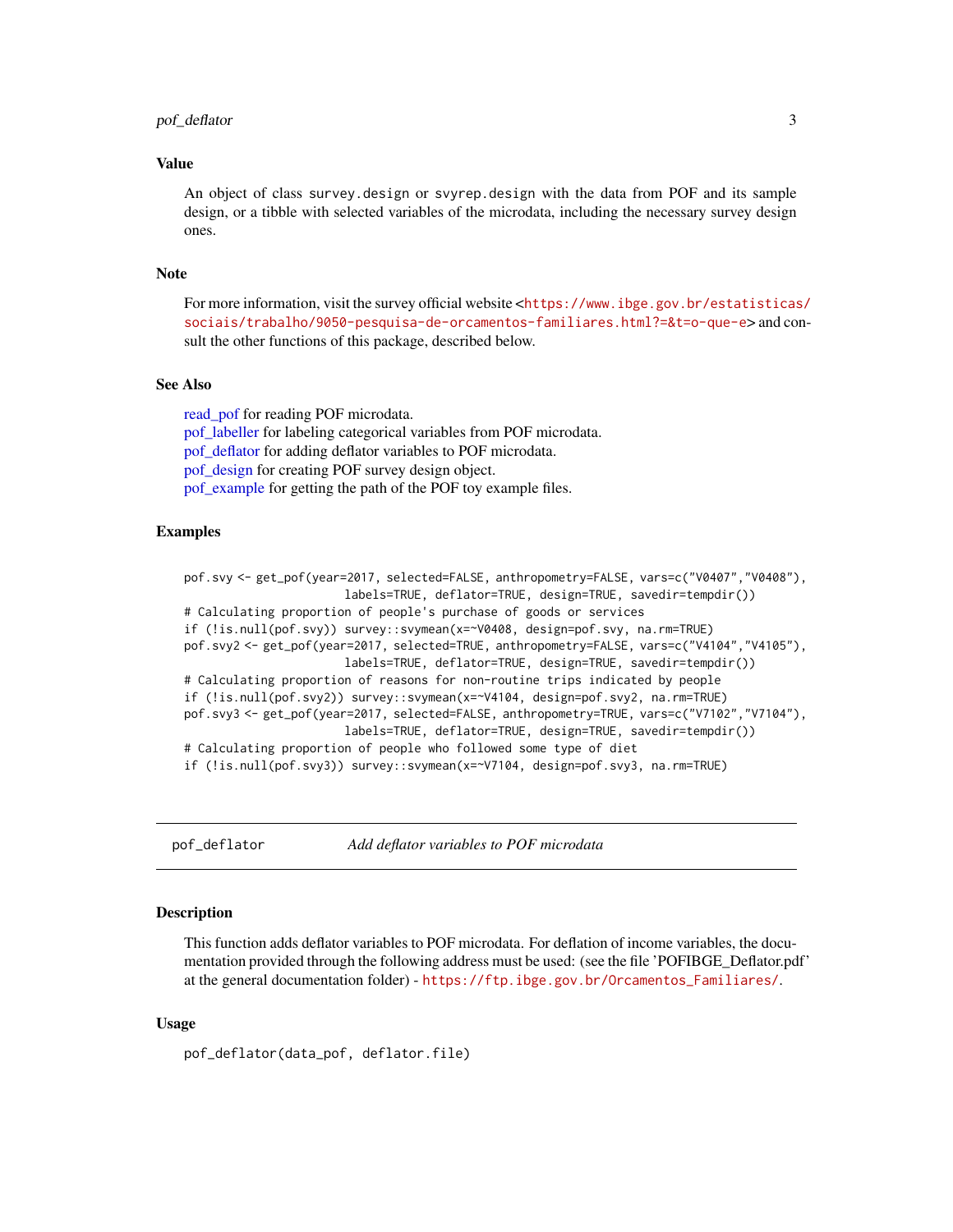#### <span id="page-3-0"></span>Arguments

| data_pof | A tibble of POF microdata read with read pof function.                                         |
|----------|------------------------------------------------------------------------------------------------|
|          | deflator file The deflator file for selected survey available on official website: (select the |
|          | deflator zip file at the general documentation folder) - $https://ftp.ibge.gov.$               |
|          | br/Orcamentos Familiares/                                                                      |

#### Value

A tibble with the data provided from POF survey and the deflator variables added for use.

#### **Note**

For more information, visit the survey official website <[https://www.ibge.gov.br/estatisticas](https://www.ibge.gov.br/estatisticas/sociais/trabalho/9050-pesquisa-de-orcamentos-familiares.html?=&t=o-que-e)/ [sociais/trabalho/9050-pesquisa-de-orcamentos-familiares.html?=&t=o-que-e](https://www.ibge.gov.br/estatisticas/sociais/trabalho/9050-pesquisa-de-orcamentos-familiares.html?=&t=o-que-e)> and consult the other functions of this package, described below.

#### See Also

[get\\_pof](#page-1-1) for downloading, labeling, deflating and creating survey design object for POF microdata. [read\\_pof](#page-7-1) for reading POF microdata. [pof\\_labeller](#page-6-1) for labeling categorical variables from POF microdata. [pof\\_design](#page-3-1) for creating POF survey design object. [pof\\_example](#page-5-1) for getting the path of the POF toy example files.

#### Examples

```
# Using data read from disk
input_path <- pof_example(path="input_example.txt")
data_path <- pof_example(path="exampledata.txt")
dictionary.path <- pof_example(path="dictionaryexample.xls")
deflator.path <- pof_example(path="deflatorexample.xls")
pof.df <- read_pof(microdata=data_path, input_txt=input_path, vars=c("V0407","V0408"))
pof.df <- pof_labeller(data_pof=pof.df, dictionary.file=dictionary.path)
pof.df <- pof_deflator(data_pof=pof.df, deflator.file=deflator.path)
# Downloading data
pof.df2 <- get_pof(year=2017, selected=FALSE, anthropometry=FALSE, vars=c("V0407","V0408"),
                       labels=TRUE, deflator=FALSE, design=FALSE, savedir=tempdir())
deflator.path2 <- pof_example(path="deflatorexample.xls")
pof.df2 <- pof_deflator(data_pof=pof.df2, deflator.file=deflator.path2)
```
<span id="page-3-1"></span>pof\_design *Create POF survey object with its sample design*

#### **Description**

This function creates POF survey object with its sample design for analysis using survey package functions.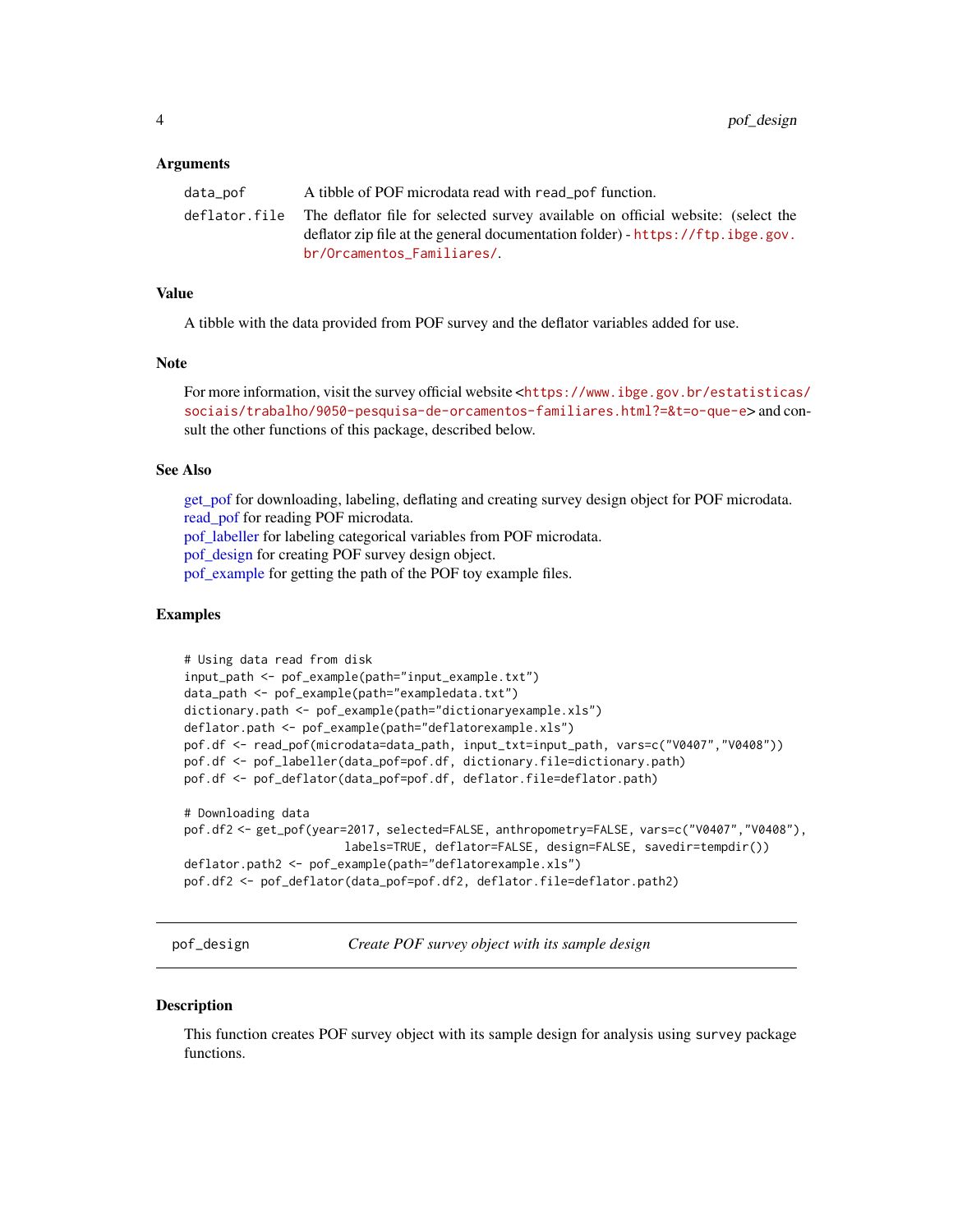#### <span id="page-4-0"></span>pof\_design 5

#### Usage

pof\_design(data\_pof)

#### Arguments

data\_pof A tibble of POF microdata read with read\_pof function.

#### Value

An object of class survey.design or svyrep.design with the data from POF and its sample design.

#### **Note**

For more information, visit the survey official website <[https://www.ibge.gov.br/estatisticas](https://www.ibge.gov.br/estatisticas/sociais/trabalho/9050-pesquisa-de-orcamentos-familiares.html?=&t=o-que-e)/ [sociais/trabalho/9050-pesquisa-de-orcamentos-familiares.html?=&t=o-que-e](https://www.ibge.gov.br/estatisticas/sociais/trabalho/9050-pesquisa-de-orcamentos-familiares.html?=&t=o-que-e)> and consult the other functions of this package, described below.

#### See Also

[get\\_pof](#page-1-1) for downloading, labeling, deflating and creating survey design object for POF microdata. [read\\_pof](#page-7-1) for reading POF microdata.

[pof\\_labeller](#page-6-1) for labeling categorical variables from POF microdata.

[pof\\_deflator](#page-2-1) for adding deflator variables to POF microdata.

[pof\\_example](#page-5-1) for getting the path of the POF toy example files.

```
# Using data read from disk
input_path <- pof_example(path="input_example.txt")
data_path <- pof_example(path="exampledata.txt")
dictionary.path <- pof_example(path="dictionaryexample.xls")
deflator.path <- pof_example(path="deflatorexample.xls")
pof.df <- read_pof(microdata=data_path, input_txt=input_path, vars=c("V0407","V0408"))
pof.df <- pof_labeller(data_pof=pof.df, dictionary.file=dictionary.path)
pof.df <- pof_deflator(data_pof=pof.df, deflator.file=deflator.path)
pof.svy <- pof_design(data_pof=pof.df)
# Calculating proportion of people's purchase of goods or services
if (!is.null(pof.svy)) survey::svymean(x=~V0408, design=pof.svy, na.rm=TRUE)
# Downloading data
pof.df2 <- get_pof(year=2017, selected=FALSE, anthropometry=FALSE, vars=c("V0407","V0408"),
                       labels=TRUE, deflator=TRUE, design=FALSE, savedir=tempdir())
pof.svy2 <- pof_design(data_pof=pof.df2)
# Calculating proportion of people's purchase of goods or services
if (!is.null(pof.svy2)) survey::svymean(x=~V0408, design=pof.svy2, na.rm=TRUE)
```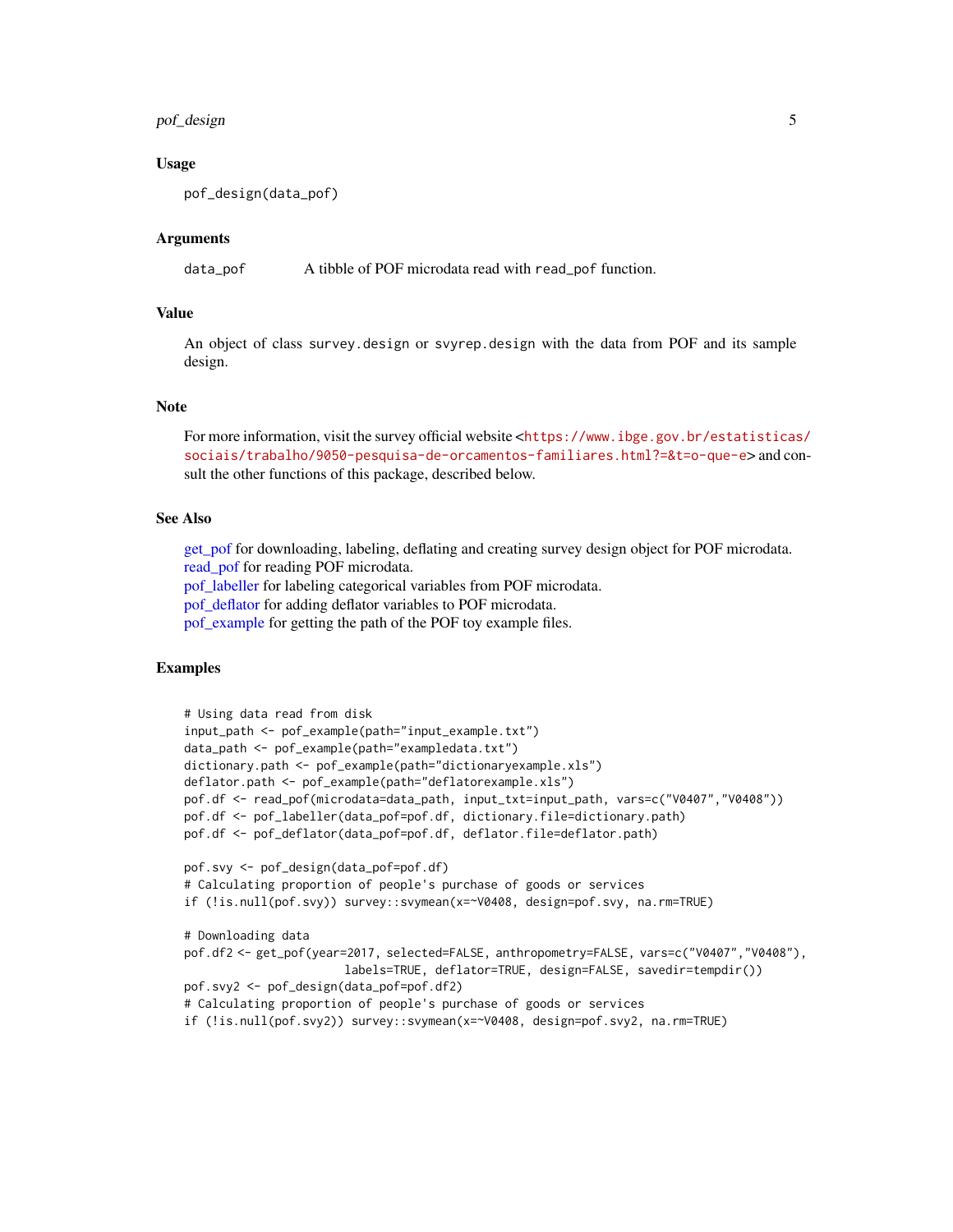<span id="page-5-1"></span><span id="page-5-0"></span>

#### Description

This function provides the path of the microdata from year 2017-2018 of the POF toy example files, loaded with this package.

#### Usage

```
pof_example(path = NULL)
```
#### Arguments

path Name of file. If NULL, the POF toy example files names will be listed.

#### Value

A vector with names of all the available POF toy example files or the path for specific requested POF toy example file.

#### Note

For more information, visit the survey official website <[https://www.ibge.gov.br/estatisticas](https://www.ibge.gov.br/estatisticas/sociais/trabalho/9050-pesquisa-de-orcamentos-familiares.html?=&t=o-que-e)/ [sociais/trabalho/9050-pesquisa-de-orcamentos-familiares.html?=&t=o-que-e](https://www.ibge.gov.br/estatisticas/sociais/trabalho/9050-pesquisa-de-orcamentos-familiares.html?=&t=o-que-e)> and consult the other functions of this package, described below.

#### See Also

[get\\_pof](#page-1-1) for downloading, labeling, deflating and creating survey design object for POF microdata. [read\\_pof](#page-7-1) for reading POF microdata.

[pof\\_labeller](#page-6-1) for labeling categorical variables from POF microdata.

[pof\\_deflator](#page-2-1) for adding deflator variables to POF microdata.

[pof\\_design](#page-3-1) for creating POF survey design object.

```
pof_example()
pof_example(path="exampledata.txt")
pof_example(path="input_example.txt")
pof_example(path="dictionaryexample.xls")
pof_example(path="deflatorexample.xls")
```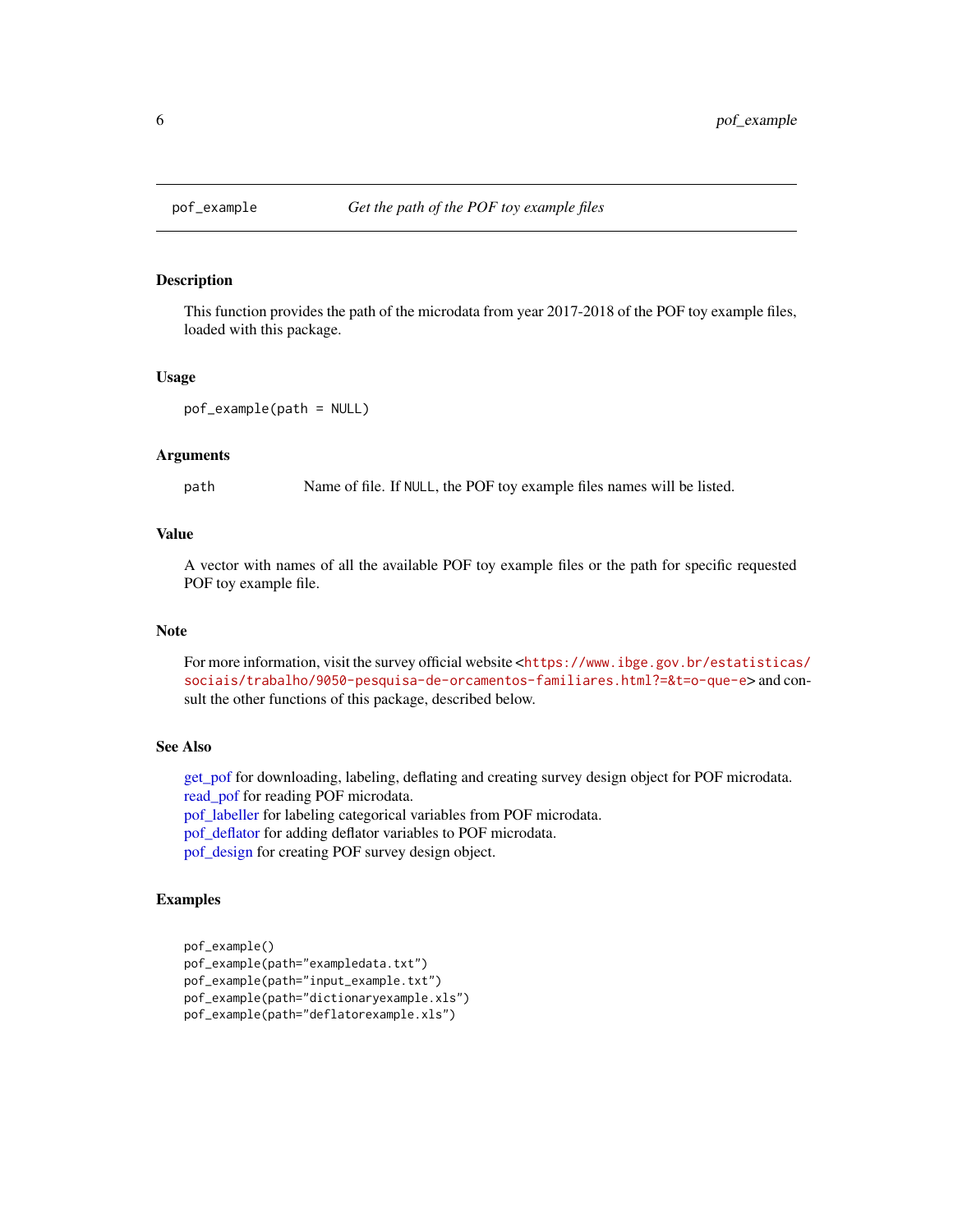<span id="page-6-1"></span><span id="page-6-0"></span>

#### **Description**

This function labels categorical variables from POF microdata.

#### Usage

```
pof_labeller(data_pof, dictionary.file)
```
#### Arguments

data\_pof A tibble of POF microdata read with read\_pof function.

dictionary.file

The dictionary file for selected survey available on official website: (select the dictionary and input zip file, according to the appropriated select the dictionary and input zip file, according to the appropriated year, microdata folder and then, inside, documentation) - [https://ftp.ibge.gov.br/Orcamentos\\_](https://ftp.ibge.gov.br/Orcamentos_Familiares/) [Familiares/](https://ftp.ibge.gov.br/Orcamentos_Familiares/).

#### Value

A tibble with the data provided from POF survey and its categorical variables as factors with related labels.

#### Note

For more information, visit the survey official website <[https://www.ibge.gov.br/estatisticas](https://www.ibge.gov.br/estatisticas/sociais/trabalho/9050-pesquisa-de-orcamentos-familiares.html?=&t=o-que-e)/ [sociais/trabalho/9050-pesquisa-de-orcamentos-familiares.html?=&t=o-que-e](https://www.ibge.gov.br/estatisticas/sociais/trabalho/9050-pesquisa-de-orcamentos-familiares.html?=&t=o-que-e)> and consult the other functions of this package, described below.

#### See Also

get pof for downloading, labeling, deflating and creating survey design object for POF microdata. [read\\_pof](#page-7-1) for reading POF microdata. [pof\\_deflator](#page-2-1) for adding deflator variables to POF microdata. [pof\\_design](#page-3-1) for creating POF survey design object.

[pof\\_example](#page-5-1) for getting the path of the POF toy example files.

```
# Using data read from disk
input_path <- pof_example(path="input_example.txt")
data_path <- pof_example(path="exampledata.txt")
dictionary.path <- pof_example(path="dictionaryexample.xls")
pof.df <- read_pof(microdata=data_path, input_txt=input_path, vars=c("V0407","V0408"))
```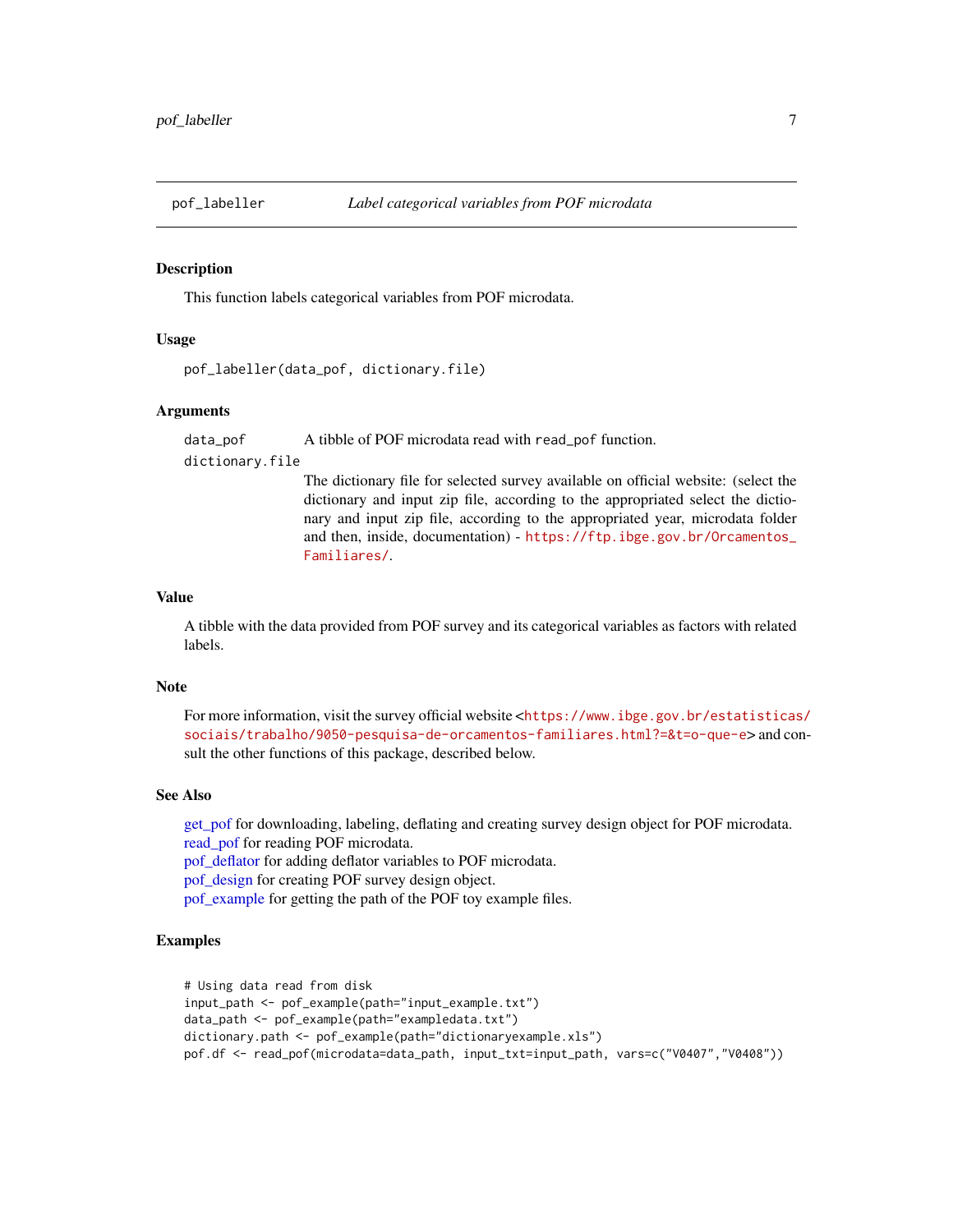```
pof.df <- pof_labeller(data_pof=pof.df, dictionary.file=dictionary.path)
# Downloading data
pof.df2 <- get_pof(year=2017, selected=FALSE, anthropometry=FALSE, vars=c("V0407","V0408"),
                       labels=FALSE, deflator=FALSE, design=FALSE, savedir=tempdir())
dictionary.path2 <- pof_example(path="dictionaryexample.xls")
pof.df2 <- pof_labeller(data_pof=pof.df2, dictionary.file=dictionary.path2)
```
read\_pof *Read POF microdata*

#### **Description**

This function reads POF microdata.

#### Usage

```
read_pof(microdata, input_txt, vars = NULL)
```
#### Arguments

| microdata | A text file containing microdata from POF survey, available on official website:<br>(select a microdata file, according to the appropriated select the dictionary and<br>input zip file, according to the appropriated year, microdata folder and then,<br>inside, data) - https://ftp.ibge.gov.br/Orcamentos_Familiares/.                                                             |
|-----------|----------------------------------------------------------------------------------------------------------------------------------------------------------------------------------------------------------------------------------------------------------------------------------------------------------------------------------------------------------------------------------------|
| input_txt | A text file, related to the microdata, containing the input script for SAS, avail-<br>able on official website: (select the dictionary and input zip file, according to<br>the appropriated select the dictionary and input zip file, according to the ap-<br>propriated year, microdata folder and then, inside, documentation) - https:<br>//ftp.ibge.gov.br/Orcamentos_Familiares/. |
| vars      | Vector of variable names to be kept for analysis. Default is to keep all variables.                                                                                                                                                                                                                                                                                                    |

#### Value

A tibble with selected variables of the microdata, including the necessary survey design ones.

#### Note

For more information, visit the survey official website <[https://www.ibge.gov.br/estatisticas](https://www.ibge.gov.br/estatisticas/sociais/trabalho/9050-pesquisa-de-orcamentos-familiares.html?=&t=o-que-e)/ [sociais/trabalho/9050-pesquisa-de-orcamentos-familiares.html?=&t=o-que-e](https://www.ibge.gov.br/estatisticas/sociais/trabalho/9050-pesquisa-de-orcamentos-familiares.html?=&t=o-que-e)> and consult the other functions of this package, described below.

#### See Also

[get\\_pof](#page-1-1) for downloading, labeling, deflating and creating survey design object for POF microdata. [pof\\_labeller](#page-6-1) for labeling categorical variables from POF microdata. [pof\\_deflator](#page-2-1) for adding deflator variables to POF microdata. [pof\\_design](#page-3-1) for creating POF survey design object. [pof\\_example](#page-5-1) for getting the path of the POF toy example files.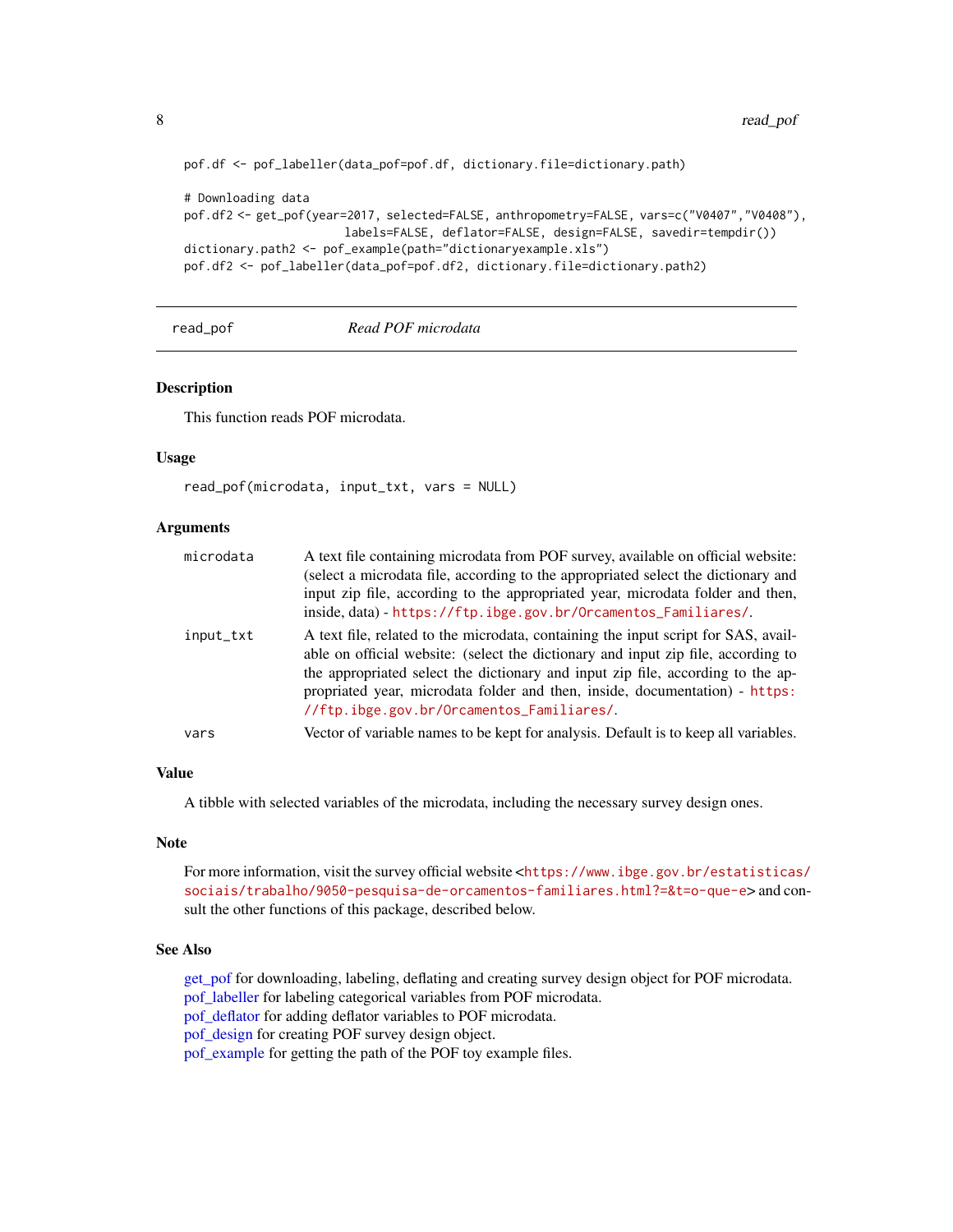read\_pof 99

```
input_path <- pof_example(path="input_example.txt")
data_path <- pof_example(path="exampledata.txt")
pof.df <- read_pof(microdata=data_path, input_txt=input_path, vars=c("V0407","V0408"))
```